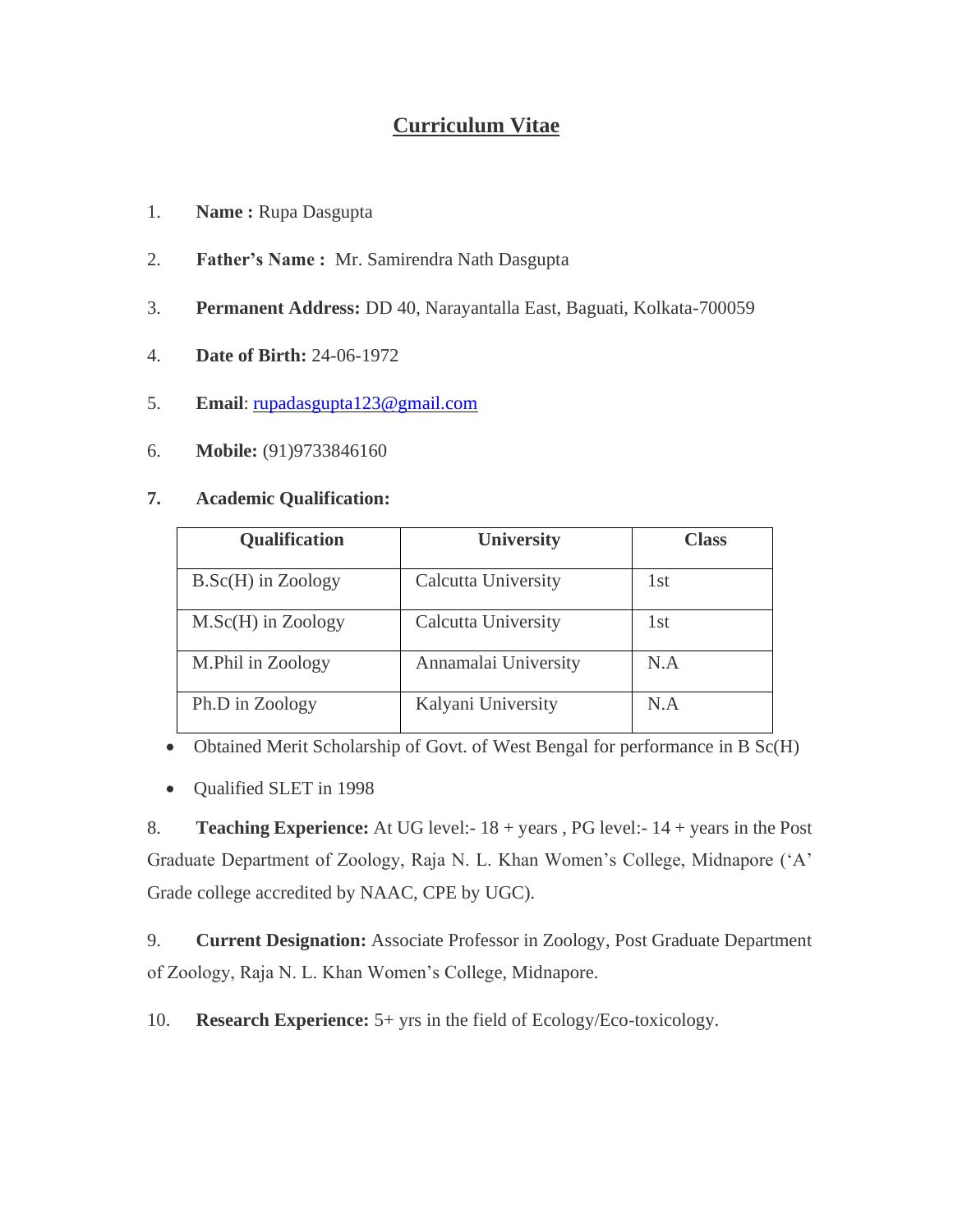## **11. Research Projects:**

| SI.<br>No. | <b>Title</b>                                                                                                                                                                                                            | <b>Agency</b>                             | Grant/<br>Amount<br>mobilized |
|------------|-------------------------------------------------------------------------------------------------------------------------------------------------------------------------------------------------------------------------|-------------------------------------------|-------------------------------|
| 1.         | Ecotoxicological and Biochemical<br>Techniques in the bioassay of Insecticide<br>Pollution in Agrecosystems using epigeic<br>oligochaete fauna.<br>(Completed)                                                          | UGC-<br>Minor<br>(Co PI)<br>2008-10       | (Rs. lakh)<br>75000           |
| 2.         | Studies on the usefulness of some<br>physiological, histological and biochemical<br>parameters of selected species of epigeic<br>earthworm in the biomonitoring of pesticide<br>pollution in agroecosystems.(Completed) | UGC-<br>Major<br>(Co PI)<br>2012-2016     | 9,85,800                      |
| 3.         | Studies on the susceptibility of selected<br>species of epigeic earthworms to pesticide<br>pollution in agroecosystems. (Completed)                                                                                     | UGC-<br>Minor<br>(PI)<br>2013-2015        | 1,98,600                      |
| 4.         | Effect of extract of cucumber and on<br>hyperlipidimia in rats.<br>(Completed)                                                                                                                                          | DST-<br><b>DISHA</b><br>(PI)<br>2014-2016 | 3,85,000                      |

- 12. **Ph.D Scholar:** 02 in Zoology(registered under Vidyasagar University)- 01 submitted, 01 Ongoing, 01 DST SORF scholar (completed).
- 13. **List of publications** in Journals and conference proceedings

| SI.<br>N <sub>0</sub> | Title with page no.                     | <b>Journal</b>      | <b>ISSN/IS</b><br>BN No. | <b>Whether peer</b><br>reviewed. Impact<br>factor, if any |
|-----------------------|-----------------------------------------|---------------------|--------------------------|-----------------------------------------------------------|
| 1.                    | <b>Studies</b><br>Some<br><sub>on</sub> | Proc.Int.Seminar on | $978 - 81 -$             | Nil                                                       |
|                       | Microbial<br>and                        | Modern Trends in    | 89339-                   |                                                           |
|                       | Physicochemical                         | <b>Biological</b>   | $40-1$                   |                                                           |
|                       | Potable<br>Parameters<br>of             |                     |                          |                                                           |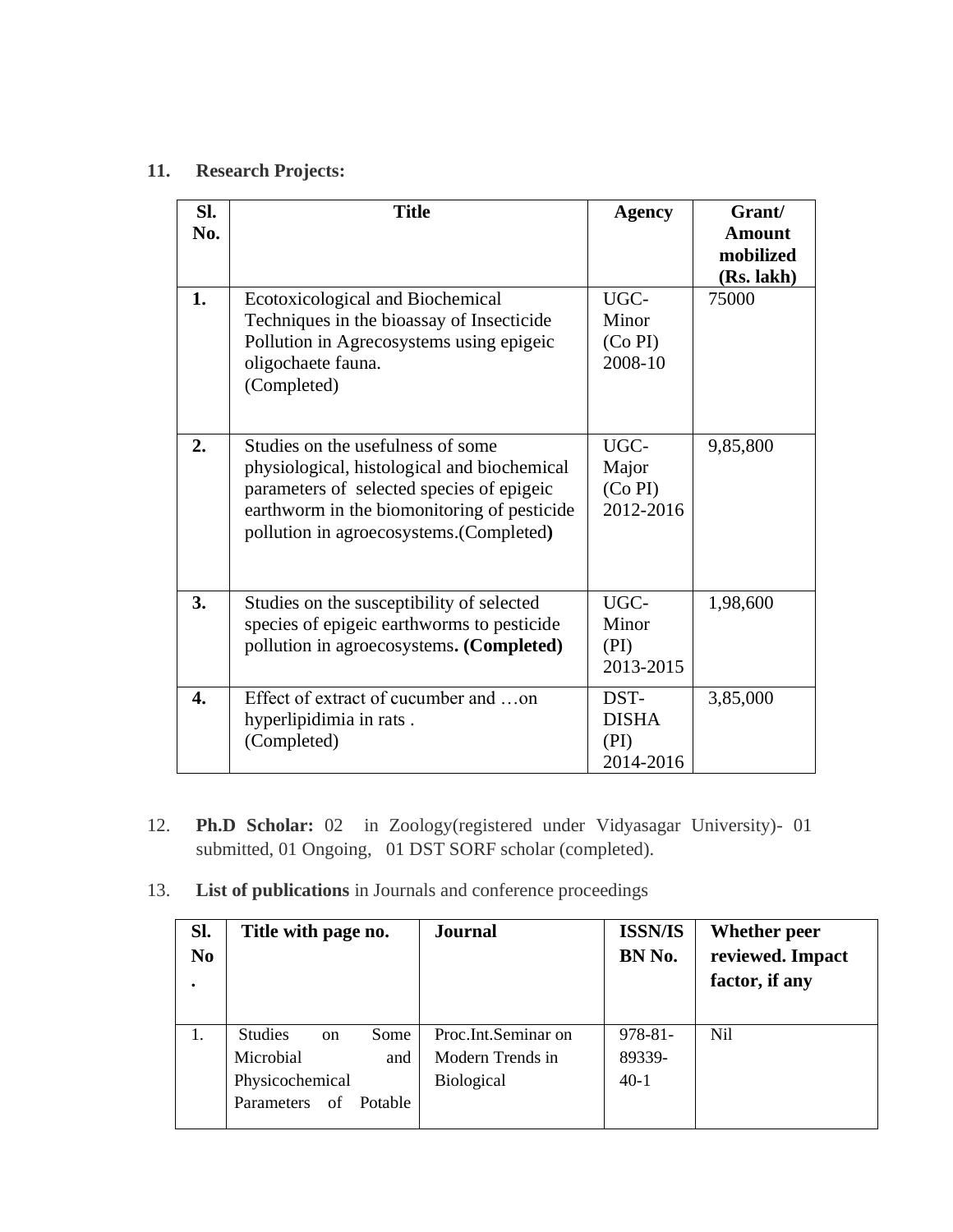|                  | Water<br>From<br>Public<br>Sources of Midnapore<br>pp. 73-76.                                                                                                                                 | Sciences(Ed.<br>Chakravorty, P.P.)<br>(2009)                                                                                                                    |                            |                         |
|------------------|-----------------------------------------------------------------------------------------------------------------------------------------------------------------------------------------------|-----------------------------------------------------------------------------------------------------------------------------------------------------------------|----------------------------|-------------------------|
| 2.               | <b>Studies on Relative</b><br><b>Toxicities of Six</b><br>Insecticides on Epigeic<br>Earthworm, Perionyx<br>excavatus,<br>85:83-86                                                            | <b>Bulletin of</b><br>Environmental<br>Contamination<br>Toxicology<br>(2010)                                                                                    | 0007-<br>4861              | Impact factor 1.139     |
| 3.               | <b>Effect of Two</b><br>Herbicides on Xenylla<br>welchi (Hexapoda:<br>Collembola) Under<br>Laboratory Condition,<br>86:583-586                                                                | Bulletin of<br>Environmental<br>Contamination<br>Toxicology<br>(2011)                                                                                           | 0007-<br>4861              | Impact factor: 1.139    |
| $\overline{4}$ . | Susceptibility of Epigeic<br>Earthworm Eisenia<br>fetida to Agricultural<br>Application of Six<br>Insecticides,<br>84(2011)724-726                                                            | Chemosphere<br>(2011)                                                                                                                                           | $0045 -$<br>6535           | Impact factor:<br>3.613 |
| 5.               | Effects of<br>Carbaryl, Chlorpyrifos<br>and Endosulfan on<br>Growth, Reproduction<br>and Respiration of<br><b>Tropical Epigeic</b><br>Earthworm, Perionyx<br>excavatus (Perrier),<br>$47,1-5$ | Journal of<br><b>Environmental Science</b><br>and Health, Part B<br>(2012)                                                                                      | 0360-<br>1234              | Impact factor :1.21     |
| 6.               | Ecotoxicological risk<br>assessment of three<br>insecticides using an<br>epigeic earthworm.                                                                                                   | <b>Environmental Science</b><br>and Technology, Vol.<br>1 George Sorial and<br>Jihua Hong, Eds.<br>American Science<br>Press, Houston, USA<br>PP1-604<br>(2012) | ISBN:<br>9780976<br>885351 | <b>Nil</b>              |
| 7.               | Degradation of leaf<br>litter of five tree species<br>by Perionyx excavates<br>with relation to their                                                                                         | Agriculture,<br>Forestry<br>and Fisheries, Science<br>Publishing Group.                                                                                         | 2328-<br>563X              | <b>Nil</b>              |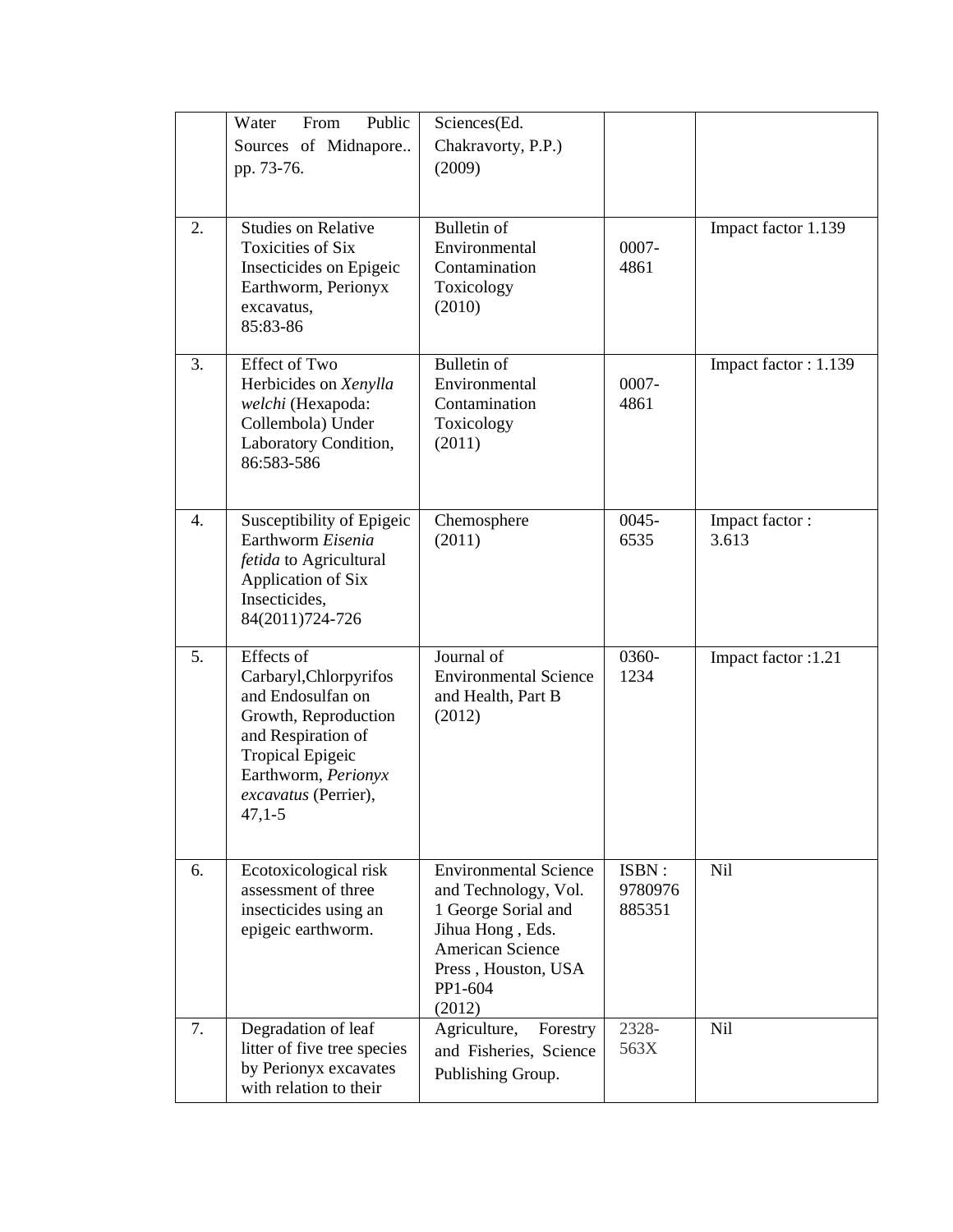|    | nutrient and antinutrient<br>content, 3(2): 128-132.                                                                                                                                             | (2014)                                                                                                                   |                                                 |                                              |
|----|--------------------------------------------------------------------------------------------------------------------------------------------------------------------------------------------------|--------------------------------------------------------------------------------------------------------------------------|-------------------------------------------------|----------------------------------------------|
| 8. | Changes in Growth Rate<br>and Activities of $\alpha$<br>Amylase and Cellulase<br>of P. Excavates, an<br>Epigeic Earthworm in<br>Decomposing Leaf<br>Litter of Five Tree<br>Species, 2(11): 68-71 | The<br>International<br>Journal of Science and<br>Technology<br>(2014)                                                   | $2321 -$<br>919X                                | Impact Factor: 0.675                         |
| 9. | Comparative toxicity<br>studies of four<br>pesticides on the epigeic<br>earthworm Perionys<br>excavates in two<br>different soil media. 34<br>$(1): 47-51$                                       | <b>Pollution Research</b><br>(2015)                                                                                      | <b>ISSN</b><br>$0257 -$<br>8050                 | Nil                                          |
| 10 | Effect of herbicides on<br>Cyphoderusjavanus (<br>Hexapoda: Collembola)<br>under laboratory<br>conditions,<br>$3(1):220-223.$                                                                    | <b>JEZS</b><br>(2015)                                                                                                    | <b>ISSN</b><br>$\ddot{\cdot}$<br>2320-<br>7078I | Impact Factor:0.55                           |
| 11 | Chronic toxicity of<br>cypermethrin, a<br>pyrethroid insecticide to<br>epigeic earthworm<br>Eisenia fetida, 7(7)                                                                                 | International Journal of<br><b>Current Research</b><br>(2015)                                                            | 17693-<br>17696                                 | Impact Factor : 3.52                         |
| 12 | Genotoxicity of Two<br>Heavy Metals, Pb and<br>C <sub>d</sub><br>Perionyx<br>on<br>excavates, an Epigeic<br>Earthworm.                                                                           | International<br>Journal<br>of<br>Scientific<br>Technology Research<br>Volume 9, Issue 03,<br>March, 2020                | <b>ISSN</b><br>2277-<br>8616                    |                                              |
| 13 | Chronic<br>Toxicity<br>of<br>two heavy metals on P.<br>laevis                                                                                                                                    | International<br>Journal<br>of<br>Multidisciplinary<br><b>Educational Research</b><br>Vol 9 Issue $8(4)$<br>August, 2020 | <b>ISSN</b><br>2277-<br>7881                    | Impact<br>factor- $6.515$<br>ISI value 2.286 |